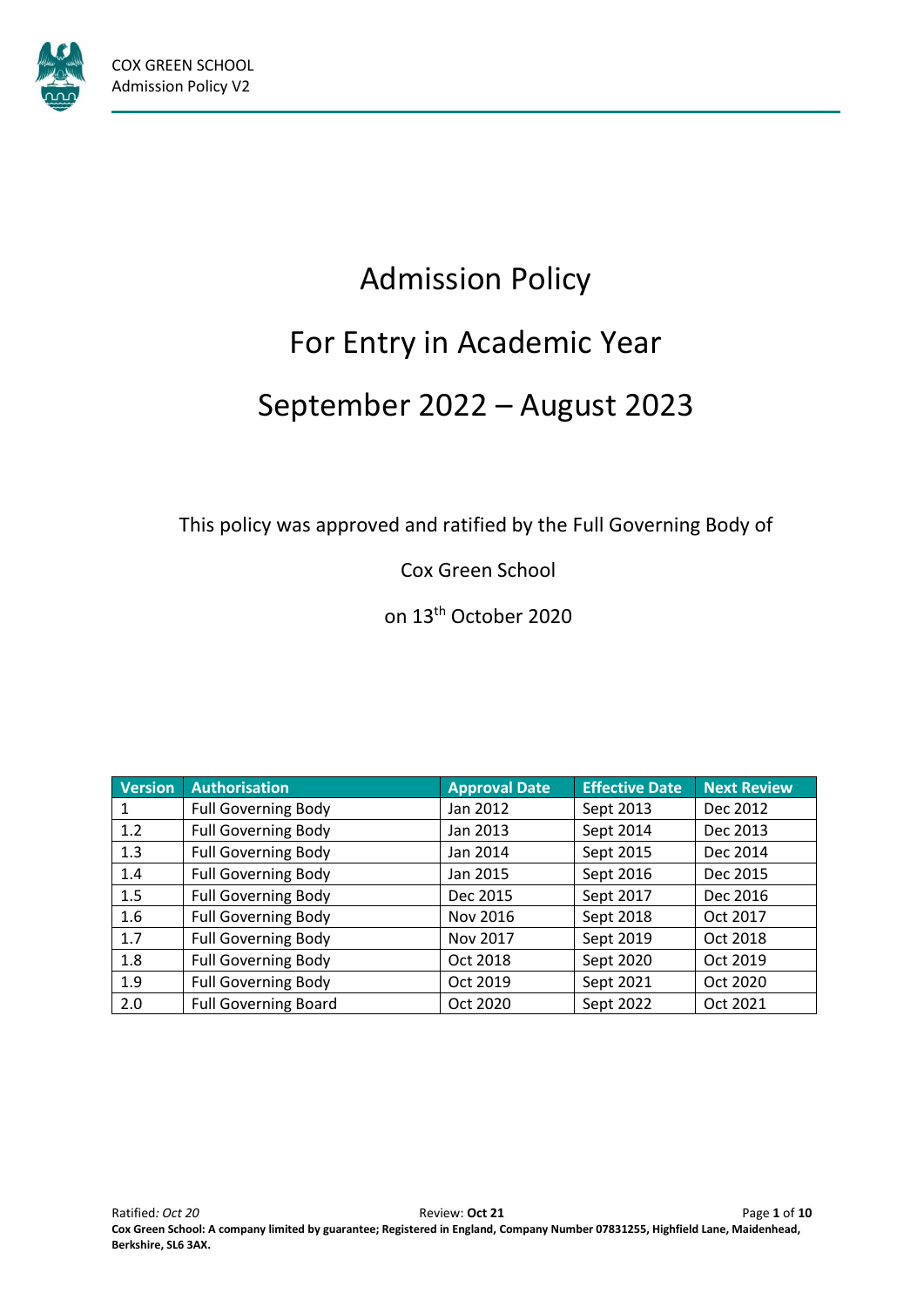

#### **Part One**

# **Admission to all year groups except the Sixth Form**

### **A. Introduction**

Cox Green School is a co-educational comprehensive academy and the Governing Body is the Admission Authority for the school. As an academy, Governors have carried out an annual review of their admission arrangements as required by law and in line with the most recent version of the School Admissions Code. They also had regard to the Local Authority (LA) consultation and proposed timeline for coordinated admission arrangements.

This policy should be read together with information about your Local Authority's coordinated admission arrangements and a copy of the School Prospectus. The school will hold an Open Evening for prospective parents to attend and details of these can be found on the school website and in the prospectus. We also have designated 'Open Mornings' in September and October. Additionally parents may telephone the school for an appointment to visit.

# **B. Admission number and age of admission**

The admission number for Cox Green School is 210 for Years 7-11.

# **C. Making application/the timescale**

Copies of the School Prospectus are available on the school website. Under the coordinated arrangements, applicants must complete the LA application form for the area in which they reside and meet the closing date for that LA.

The closing date for receipt of applications by the Royal Borough of Windsor & Maidenhead for admission into Year 7 in September 2022 will be 31October 2021**.**

The Admissions Committee of the Governing Body will meet at the beginning of the spring term and if the school is oversubscribed will determine which applicants can be offered places. Any child not offered a place can be added to a waiting list for places which might occur later. The decisions of Governors will be passed to the LA who will send out the allocation notification to parents on behalf of the Governing Body on 1 March 2022 or the next working day.

Parents who are unsuccessful in their application will be given the opportunity to submit an appeal against refusal. Admission appeals will be heard by an Independent Panel. The exact dates for appeal hearings will be dependent on the availability of Panel Members but would usually be in the second half of the summer term.

#### **D. Children with Statements of Special Educational Needs or Education and Health Care Plans**

The law requires Governors to admit pupils with Statements of Special Educational Needs or Education and Health Care Plans where the LA has specifically named Cox Green School as the most appropriate placement. These applications will usually be agreed in advance of the main allocation process. Where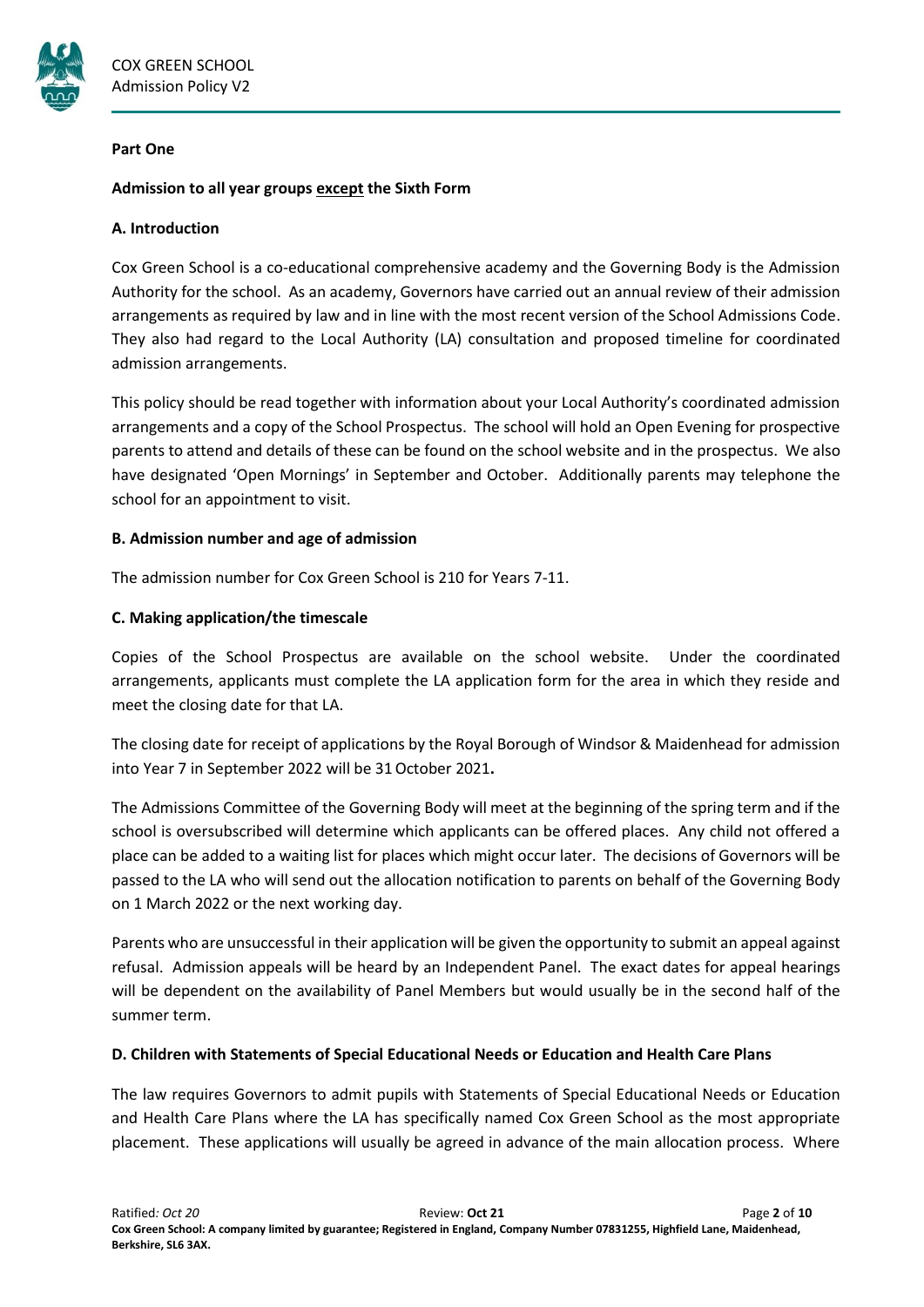

they are a late application, the Governors can be required to admit even if the admission number has been reached.

# **E. Criteria for admission**

In the event of there being greater demand for admission than there are places available, places will be offered using the following criteria in the order given:

- 1. Children in care  $\left[1\right]$  and previously in care, including a "looked after child" or a child who was previously looked after but immediately after being looked after became subject to an adoption, residence order or special guardianship order, and those children who appear (to the admission authority) to have been in state care outside of England and ceased to be in state care as a result of being adopted<sup>[2]</sup>
- 2. Children with exceptional medical or social reasons for requiring the school (as explained in note 1 below)
- 3. Children who live in the 'designated area' of the school
- 4. Children who would have a sibling of compulsory school age who would be at the school at the time of admission of the child for whom a place is sought. The term 'brothers or sisters' includes a half or step child permanently living in the same family unit or a foster child permanently living in the same family unit whose place has been arranged by the social services department of a local authority. Sibling eligibility will flow from a foster child to other children of the family or from a child of the family to a foster child. A child is regarded as being of compulsory school age until the end of the school or academic year in which he or she becomes 16 years of age
- 5. Children who attend a priority linked school; Holyport Primary School, Larchfield Primary School, Lowbrook Academy, Knowl Hill Primary School, Waltham St Lawrence Primary School, Wessex Primary School, White Waltham CE Primary School, Woodlands Park Primary School
- 6. Children of staff at the school where the member of staff has been employed at the school for two or more years at the time at which the application for admission to the school is made, or the member of staff is recruited to fill a vacant post for which there is a demonstrable skill shortage
- 7. All other applicants

If the academy does not have places for all the children in a particular category, tiebreakers will be applied to prioritise places.

#### Tiebreaker 1

Children who have brother(s) or sister(s) of compulsory school age at the school at the time the applicant would enter the school. If there are still not enough places for all the children in section E once this sibling tiebreaker has been applied, applications will be prioritised using the second and then the third tiebreaker.

<sup>1</sup> Adoption and Children Act 2002, s.46; Children Act 1989, s.8 and s.14A. Evidence of this status will be required 2 i.e. children in the care of a local authority, as defined in the Children Act 1989, s.22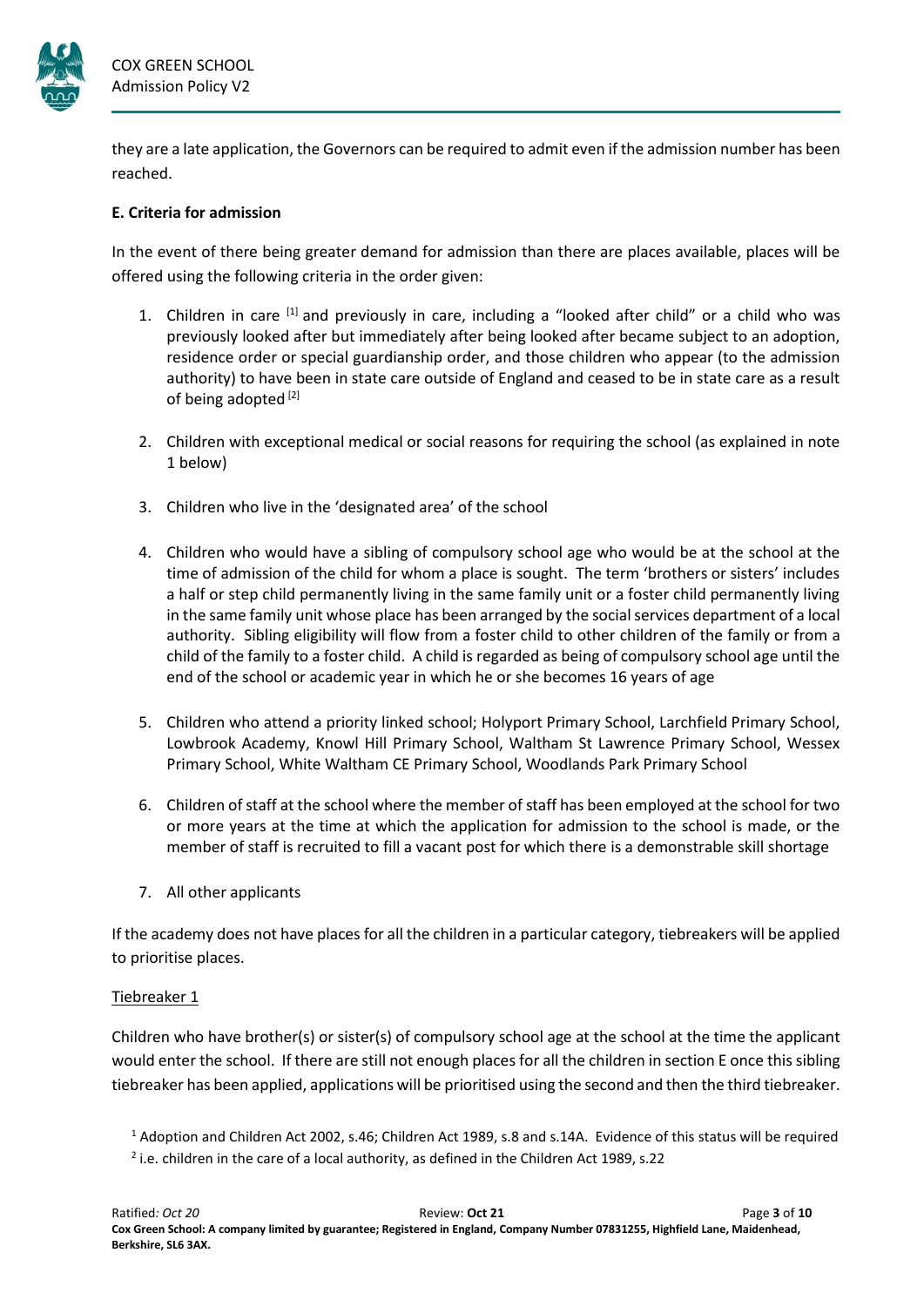

# Tiebreaker 2

Children living in the designated area who attend White Waltham CE Primary School, Waltham St Lawrence Primary School.

If there are still not enough places for all the children once this Linked School tiebreaker has been applied, applications will be prioritised using the third tiebreaker.

# Tiebreaker 3

Proximity to the school. This will be measured in a straight line from the address point of the student's house as determined by Ordnance Survey to the address point of the school. In the event that two or more children live the same distance from the school (for example families living in flats) and there are fewer places available, the tie breaker will be random allocation in accordance with paragraphs 1.34 and 1.35 of the School Admissions Code, where the supervised drawing of lots by an independent responsible person of good standing will be used to decide which child will be allocated the remaining place(s).

Qualification for sibling status is made on the basis that the student already at the school will be of compulsory school age and on roll at the school at the time of admission. Attendance of a sibling in Year 11 at the time of application or possible attendance in the Sixth Form (Years 12 and 13) does not confer sibling status.

# **F. Residence in the designated appropriate area for the school**

The "designated area" for the school (sometimes referred to as a catchment area) covers the whole of the Maidenhead area. This is the same area as designated for most other secondary schools in Maidenhead as shown by the pink shading on the Royal Borough map. A map can be viewed on the Royal Borough's website at the following address and also in Annex 1 of this policy:

# [http://www.rbwm.gov.uk](http://www.rbwm.gov.uk/)

The "home address" is the child's permanent address at the time the application is considered. It is where the child and parent or guardian lives during the school week, including nights. The Academy reserves the right to check the validity of any address given, by asking for evidence such as a recent utility bill confirming the name and address or inclusion on the Electoral Roll.

If the child does not live at the parent's address for valid reasons (e.g. lives with grandparents), we may ask to see official documentation such as a child benefit letter or medical card to prove habitual residence of the child. In such cases you will need to state this on the application form. If you do not declare any such arrangements or use a relative's address for your application, we may consider that you have made a false declaration and withdraw the offer of a place. (Childcare arrangements are not sufficient grounds for naming another address).

Where an application is being submitted for a child who has a sibling (or siblings) in the same year group, it will be the policy of the Governing Body not to offer a place to one child without offering the sibling (s) of the same age group at the same time. In these circumstances Governors may determine to exceed the number of places temporarily on the understanding that this will not create a new admission number and as soon as children leave they will revert to the published admission number.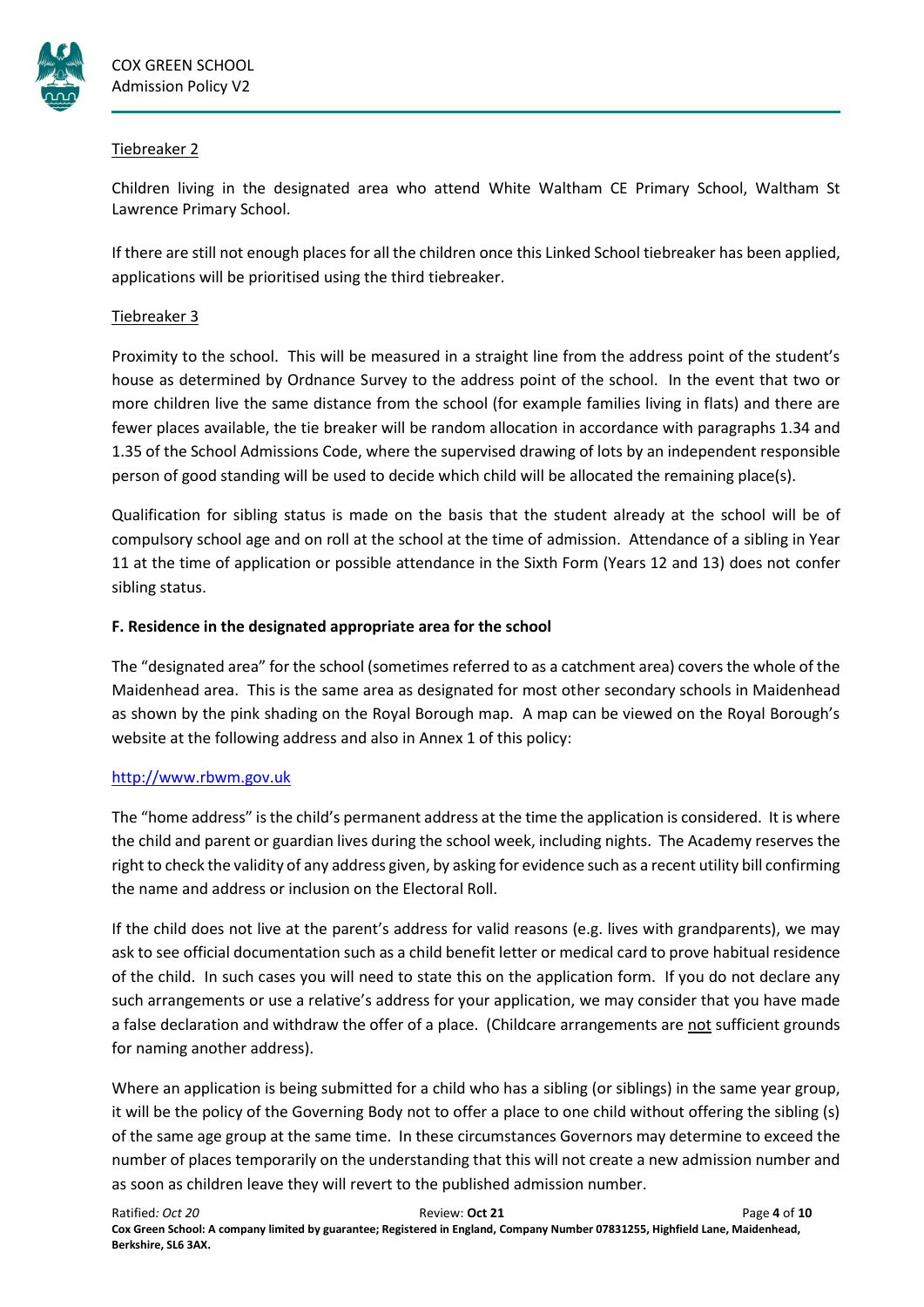

# **G. Definition of parent**

We define parents not only as both natural parents, but include any person who, although not a natural parent, has parental responsibility for a child, or any person who has formal care of the child. (This excludes child minding arrangements).

# **H. Waiting lists**

Unsuccessful applicants will be placed on a waiting list. The list will be held in order of the stated admissions criteria. Late applications will be added to this waiting list dependant on the criteria they fulfil. This means that positions on the list may change over time. Governors will maintain active waiting lists for all year groups.

# **I. Fair Access Protocol**

The School is required to participate in the Fair Access Protocol introduced by the government in September 2007. This can, on rare occasions, require the school to be directed to admit a pupil where no alternative school can be found. This could mean such a child being admitted ahead of the waiting list or in very exceptional circumstances even if the year group is full. Likewise, the school may refer applications to Fair Access if deemed appropriate.

# **J. Multiple births or children with birth dates in the same academic year**

In cases where there is one place available and the next student on the waiting list is one from a multiple birth or from the same family born in the same academic year, every effort will be made to admit both students, even if this means temporarily going over the published admission number.

# **K. Admission into year groups other than the year of entry (Year 7)**

Where applications are made to year groups outside the year of entry, places will be offered dependent on available vacancies. In the event of more applications than places available the criteria outlined in section E will be applied.

# **L. Further information – named contact**

Further details / information may be obtained from the admissions administrator at the school by emailing enquiries@coxgreen.com.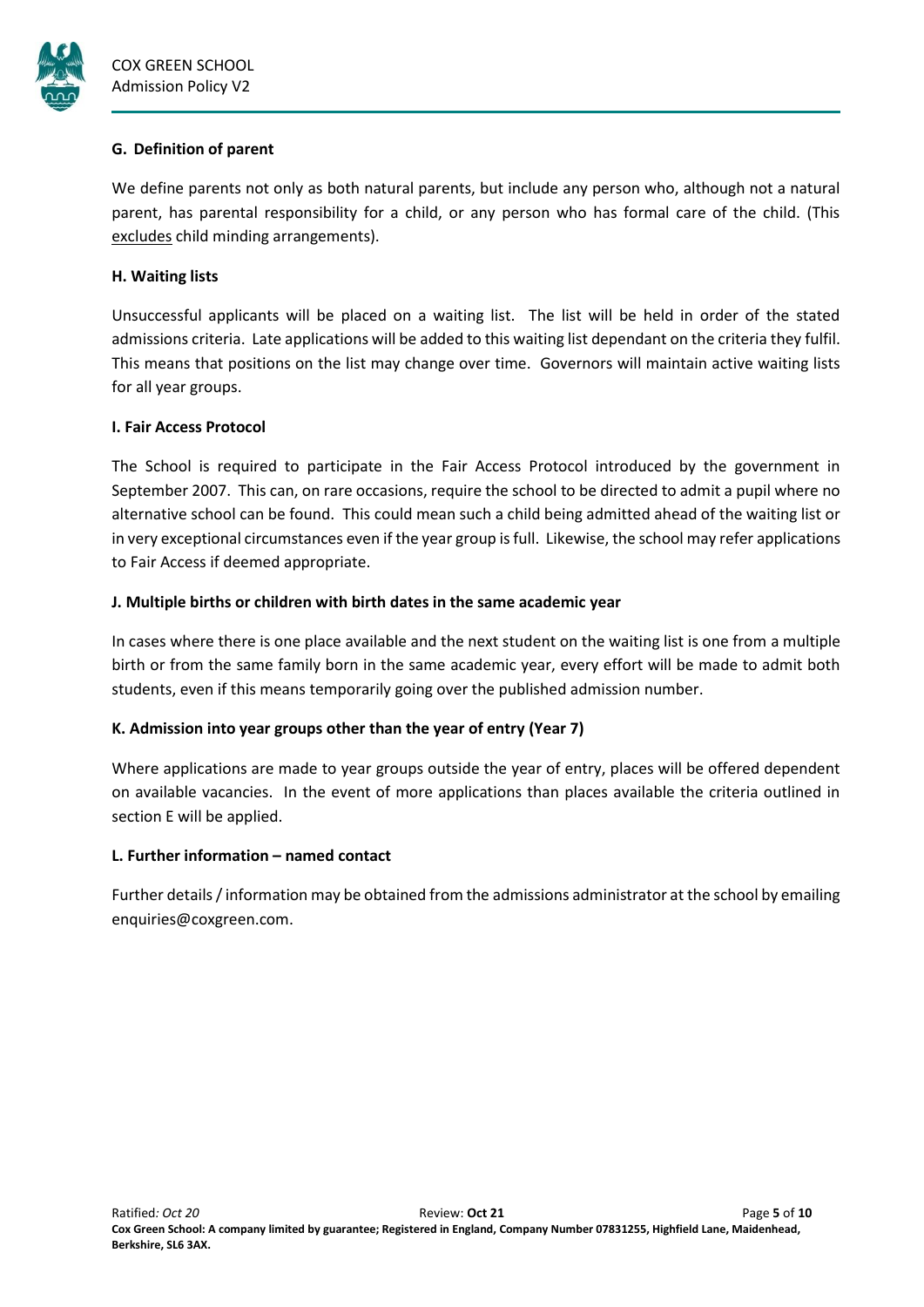

#### **Note 1**

# **Application of the medical or social category**

The academy will consider an application in this category only where the child, or his or her parent or guardian, can demonstrate a wholly exceptional medical or social requirement for attendance at the preferred school and that attendance at no other school will suffice.

It is expected that places will be given under this category in no more than a small number of instances in a year, if at all.

To apply under this category, the parent or guardian must send a letter with the application form explaining the reasons for requiring a place in this category. It must explain why the preferred school is the only suitable school and why no other school is suitable, and must describe the difficulties likely to be caused by attendance at any other school. Such difficulties must be so exceptional as to be extremely rare in the population. The reasons may be associated with the child or with the family.

Supporting evidence must be included from a suitably qualified professional person associated with the child or the family, such as a consultant, a general practitioner, a psychiatrist or a senior social worker. Evidence from members of the family or friends or a child minder will not normally be acceptable. All evidence must be on headed writing paper. Any evidence must be provided at the expense of the parent. The parent must give permission to the academy to make such enquiries as it thinks necessary to investigate the matter further.

Domestic arrangements, such as child care arrangements, or the need to leave or meet children at more than one school at the same time are unlikely to be acceptable without accompanying exceptional medical or social reasons.

Applications lacking external objective evidence will be rejected under this category. Any rejected application will then be considered under the next highest appropriate category to the child. Applicants are strongly advised to name other schools within the permitted number of preferences.

Applicants seeking to rely on these grounds must provide the necessary evidence by the closing date for applications. This will allow time for the authority to request or seek additional evidence if necessary by the time that decision must be made. It may not be possible to consider applications under this criterion after the closing date, even where a family has moved house into the area after the closing date for applications.

There will be no right of appeal against refusal of a decision in this category, but all parents will have the usual right of appeal to an independent appeal panel after allocations of places have been published.

Decisions under this criterion will be made by persons independent of the Academy.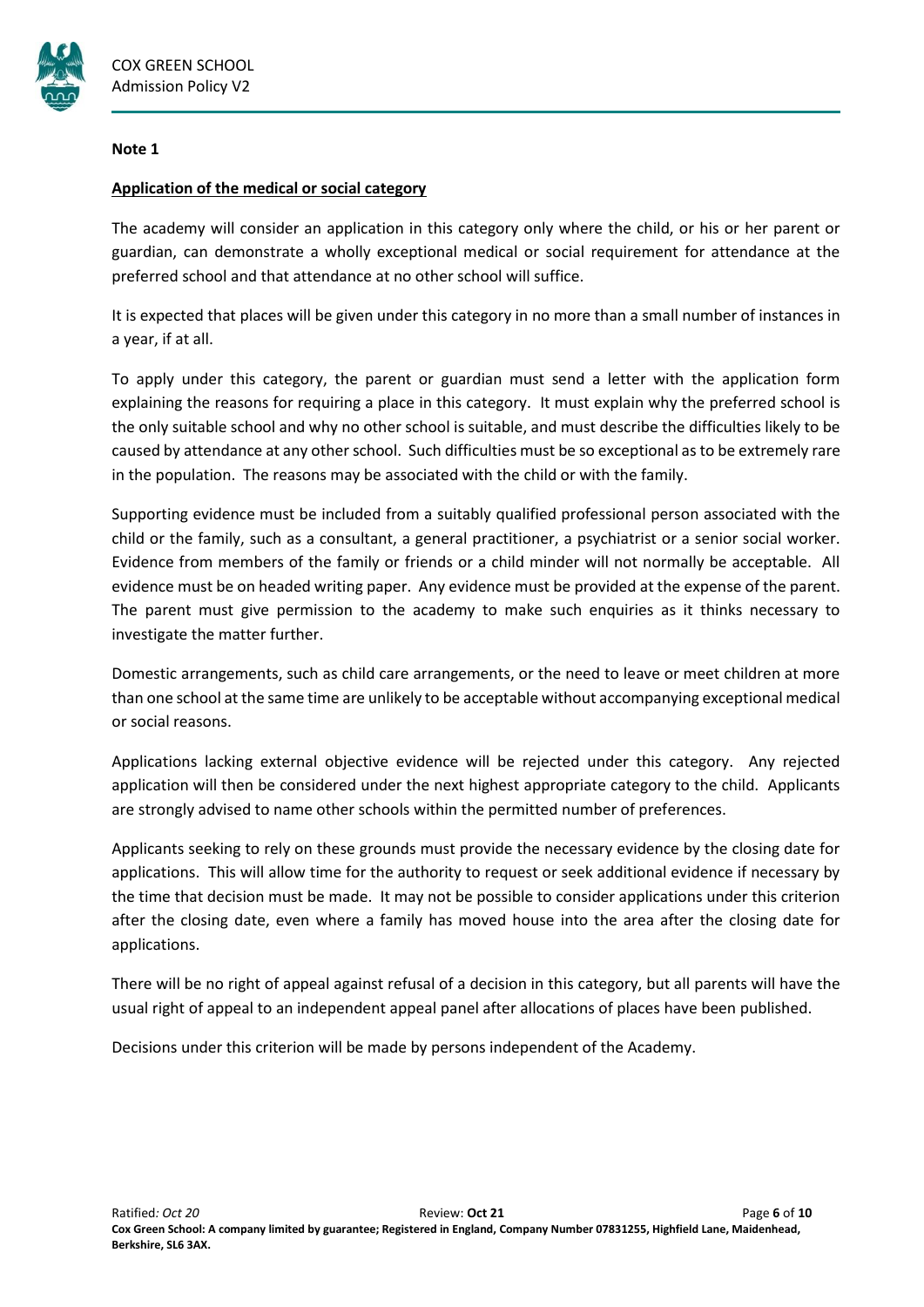

#### **Part Two**

# **Admissions to Cox Green School Sixth Form, September 2022**

Candidates for the Sixth Form may be in Year 11 at Cox Green School or from other schools. Students need to meet the relevant entrance criteria as stated in the Sixth Form Admission Pack which can be found on the school website at [www.coxgreen.com.](http://www.coxgreen.com/)

The Sixth Form Prospectus and application form are available from the school's website. The course booklet showing the range of courses available and the application form can be downloaded from the school's website. Applications should be returned by 25 January 2022.

There are 150 places available in Year 12.

# **3.1 Internal candidates**

Cox Green School's students notify the school during Year 11 of their wish to stay on to follow courses in the Sixth Form through completion of the application form.

# **3.2 External candidates**

**.** 

Applications for places from external candidates can be made by either the parents/carers and/or the student. Places are considered on receipt of the completed application form.

If the student is refused admission, both parents/carers and the student have the right to appeal, either jointly or separately. If the appeal is lodged separately, both appeals will be heard together.

# **3.3 Allocation of places (oversubscription criteria)**

In the case of oversubscription for a place on a particular course, places will be offered first to students with the highest examination results.

The following criteria will be used to allocate to external applicants the available places on those courses that receive more applications than can be accommodated:

Children with Statements of Special Educational Needs or Education and Health Care Plans that name a school in the statement are required to be admitted to the school that is named and who meet the academic requirements for the course. The admission authority does not have the right to refuse admission. Remaining places will be allocated in the following descending order:

- A Children in care, i.e. children in the care of a local authority as defined in the Children Act 1989. This category includes a 'looked after child' or a child who was previously looked after but immediately after being looked after became subject to an adoption, residence or special guardianship order $1$
- B Students with siblings at the school at the time of admission. The term 'sibling' includes a half or step child permanently living in the same family unit or a foster child permanently living in the

<sup>&</sup>lt;sup>1</sup> Adoption and Children Act 2002, s.46; Children Act 1989, s.8 and s.14A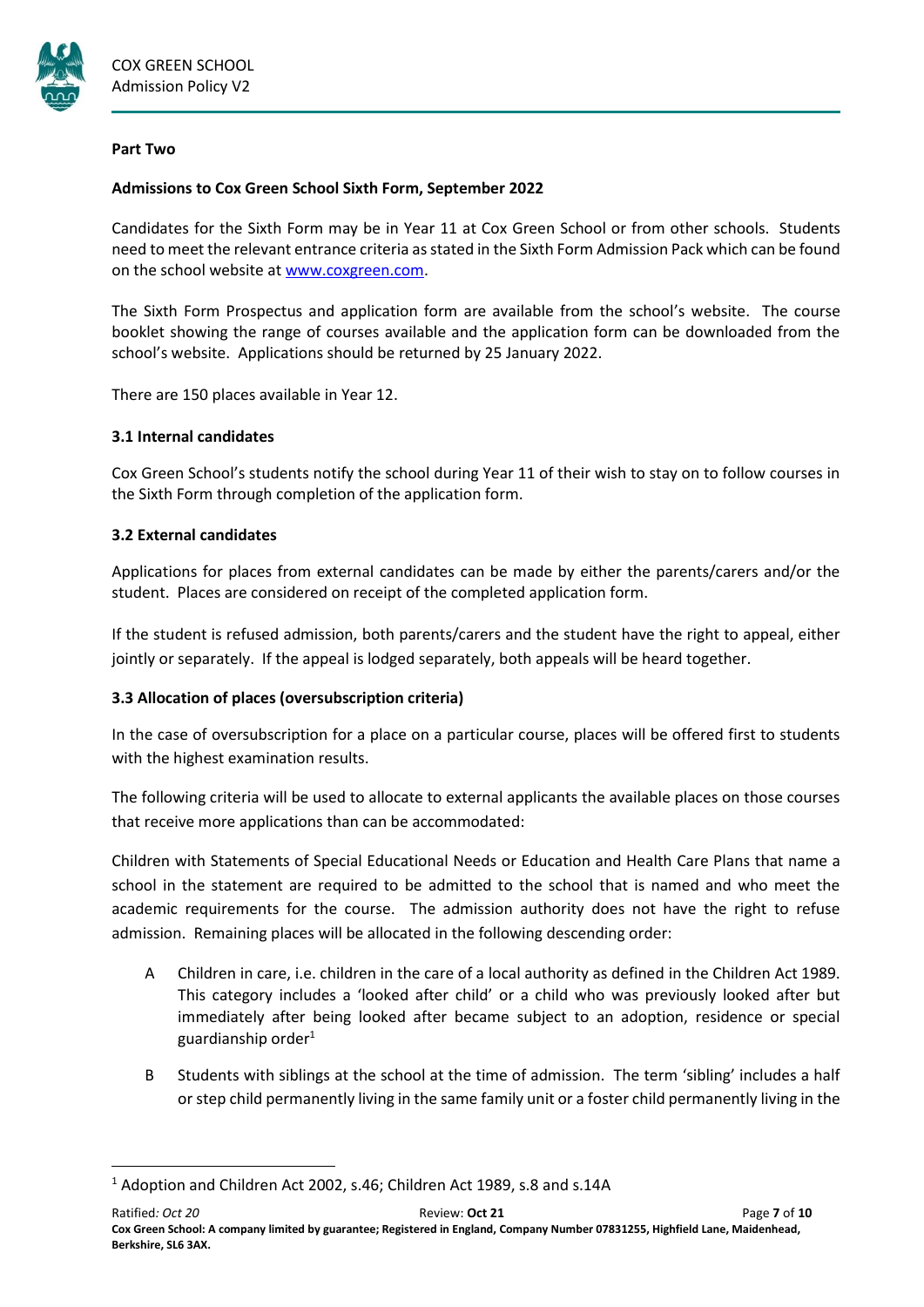

same family unit whose place has been arranged by the Social Services Department of a local authority

C. All other applicants who meet the academic requirements of the course

# Tie breaker

If a school does not have enough places for all applicants within a particular category, places will be prioritised by means of a tie breaker. Thistie breaker will be proximity to the school measured in a straight line from the address point of the student's house as determined by the Ordnance Survey to the address point of the school, using the local GIS system.

# **Waiting lists**

The waiting list will be held in order of the admission criteria. It will be maintained until the beginning of term in September 2022.

# **Late applications**

If an application is received after the deadline, this will be considered 'late'. Late applications will be considered after the allocation of places and notified after the main allocation date, unless exceptional circumstances apply, e.g. hospitalisation of a parent or a family has just moved into the area. In such instances, evidence will be required.

### **Multiple births or children with birth dates in the same academic year**

Application for places is based on meeting the individual requirements of the course. However, in cases where there is one place available and the next student on the waiting list is one from the same family born in the same academic year, every effort will be made to admit both students, subject to the availability of appropriate courses.

# **Accepting or declining the offer of a place**

Places are offered on the understanding that there is a commitment to meet the academic requirements of the course.

Parents are required to accept or decline the allocated place using the form sent with the allocation letter. The form must be returned to the school within two weeks from the date of the offer letter. Failure to respond may result in the place being withdrawn. Parents are requested to advise the school at any stage, if they are not accepting the place for any reason.

# **Appeals**

The student and/or the parents of students who are not offered a place, have the right to appeal against non-admission. A panel, independent of the school, will hear appeals. Their decision is binding on all parties.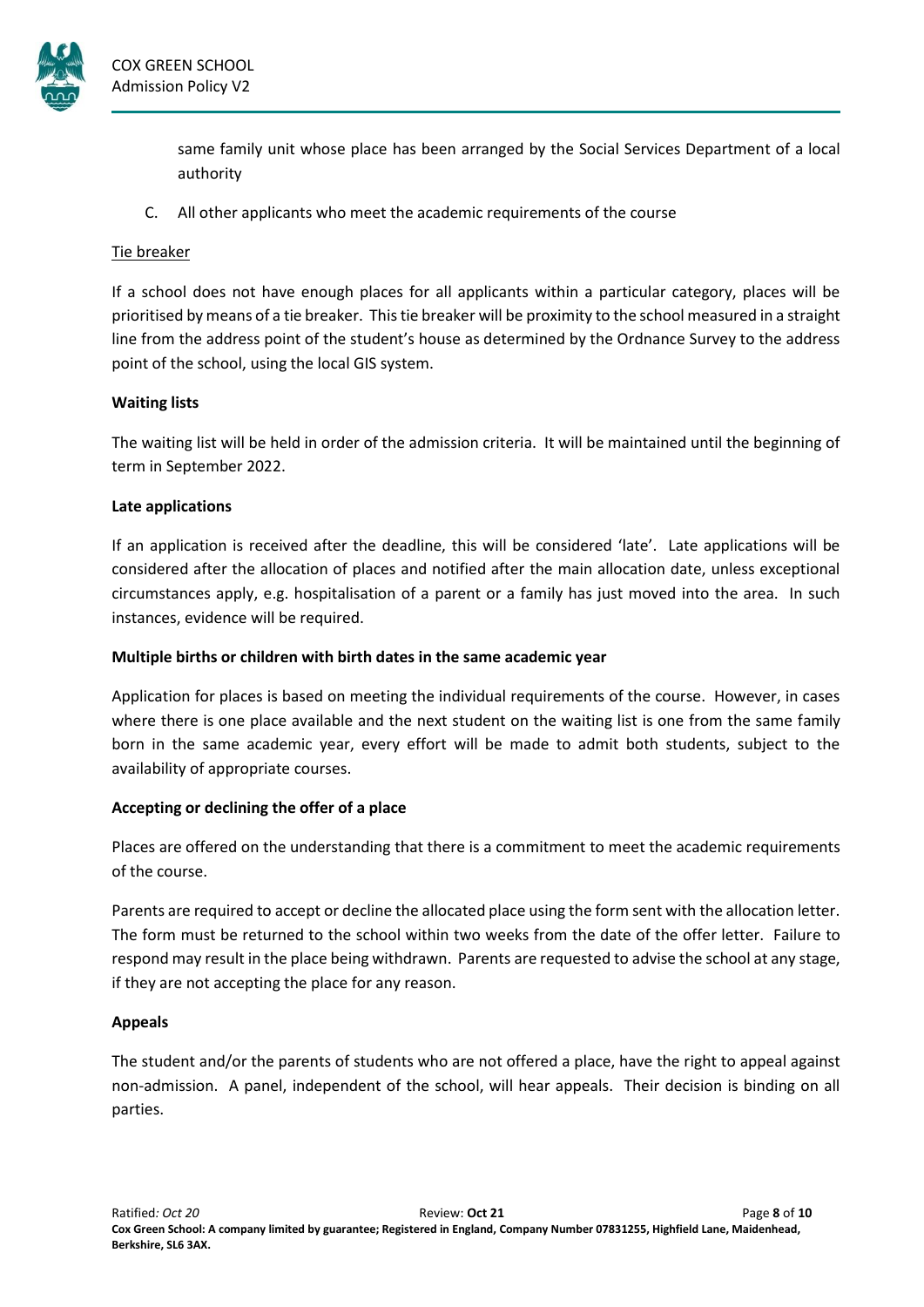

### **Communication of policy**

The policy will be communicated via the school website.

# **Evidence of implementation**

Evidence of admissions will be collected by the school and reported to the People & External Relations Committee annually, following the allocations by RBWM. The report to the Committee should show detail by criteria and details of any appeals.

# **Review of Policy**

This policy shall be reviewed every year by the People & External Relations Committee and thereafter by the Full Governing Body.